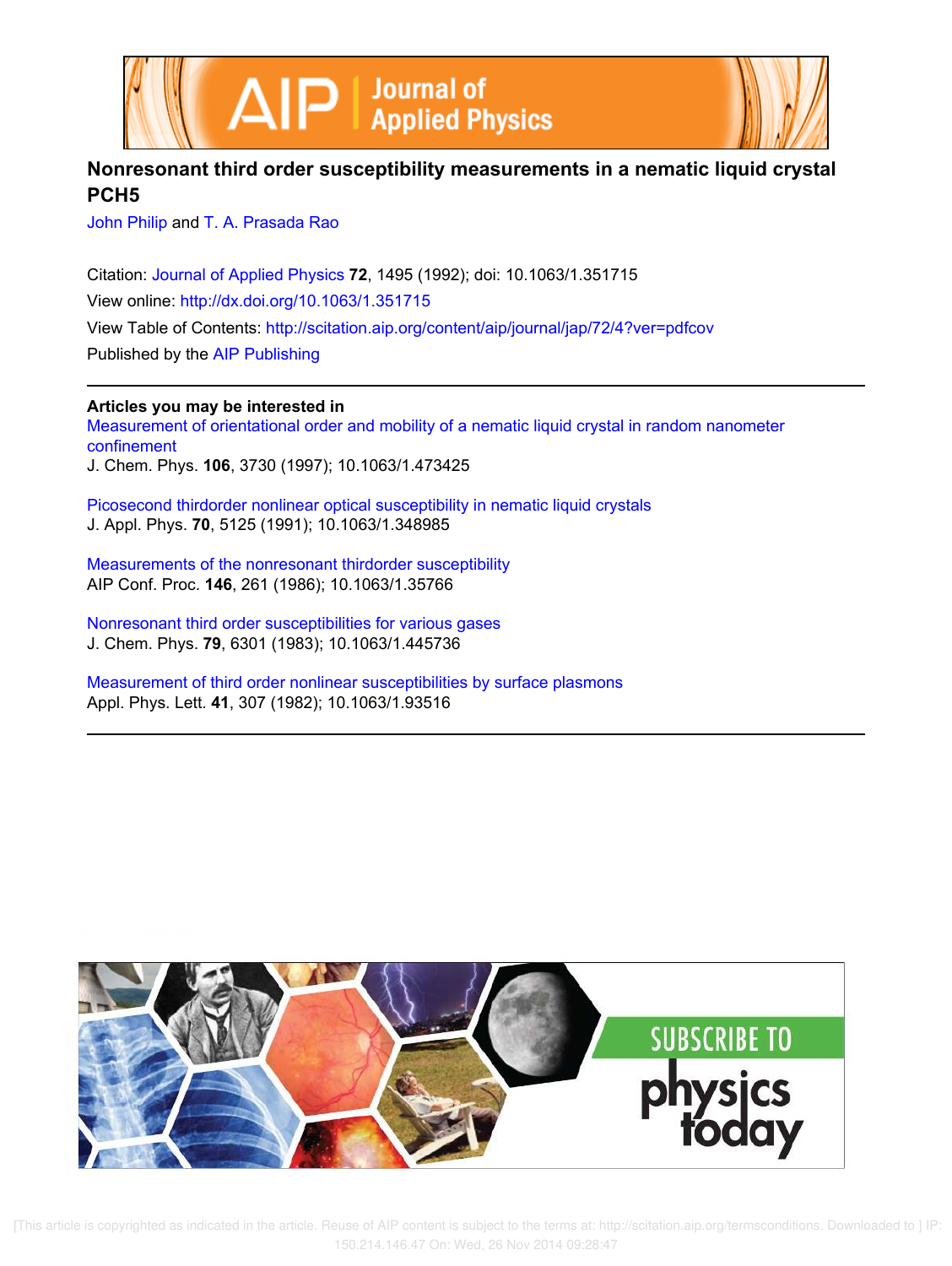# Nonresonant third order susceptibility measurements in a nematic liquid crystal-PCH-5

John Philip and T. A. Prasada Rao

Laser Laboratory, Department of Physics, Indian Institute of Technology, Madras 600 036, India

(Received 2 January 1992; accepted for publication 5 May 1992)

We report for the first time the determination of the real part of the third order nonlinear susceptibility  $\gamma^{(3)}(-\omega;\omega,0,0)$  above the nematic to isotropic phase transition temperature of a nematic liquid crystal 4 (trans-4'-4'-n-pentylcyclohexy)-benzonirtile (PCH-5) from electro-optic Kerr effect experiments. The value of  $\chi^{(3)}$  observed at 632.8 nm is found to be  $6.2079 \times 10^{-19}$  m<sup>2</sup> V<sup>-2</sup> close to the phase transition temperature at 55.1 °C.

# INTRODUCTION

The potential application of materials with high  $\gamma^{(3)}$ values, in optical switching, computing, bistable elements, logic devices, etc., have attracted a number of researchers in the study of nonlinear optical properties of materials. Liquid crystals and polymers are receiving much attention because of their highest third order nonlinearities.

The measurements of  $\chi^{(3)}$  have been made using various techniques such as electro-optic Kerr effect, coptical Kerr effect, and degenerate four wave mixing. $\epsilon$  Recently,  $x^{(3)}$  measurements from optical phase conjugation by degenerate four wave mixing (DFWM) experiments in dilute solutions of polyphenyl acetylene (PPA) have been investigated by our group.7 Highest nonlinearities have also been observed in many artificial Kerr media.<sup>7-14</sup> The largest nonresonant  $\chi^{(3)}$  value known to be reported in the diacetylene systems, is of the order of  $10^{-17}$  m<sup>2</sup> V<sup>-2.6</sup>

Among the liquid crystalline mesophases-nematic, smectic, and cholesterics—nematic liquid crystals are well known for their extraordinary large optical nonlinearities. But very little information is available on the nonlinearities in the isotropic phase of the liquid crystals. Recently we have reported the static nonresonant third order nonlinear susceptibility  $\chi^{(3)}(-\omega;\omega,0,0)$  measurements in two nematic liquid crystals MBBA and EBBA from our electrooptic Kerr effect studies.15

In this paper we report our measurements of the real pati of the third order nonlinear susceptibility  $\chi^{(3)}(-\omega;\omega,0,0)$  from electro-optic Kerr effect studies in a polar nematic liquid crystal PCH-5. The temperature dependence of  $\chi^{(3)}(-\omega;\omega,0,0)$  values above nematic to isotropic transition temperatures  $(T_{\text{NI}})$  have also been investigated in this nematic liquid crystal.

# **THEORY**

The application of a static field to an optically isotropic liquid leads to anisotropy in the molecular distribution. This may be due to the intrinsic anisotropy of the molecules, and consequently becomes oriented by the field, or the applied field itself induces some anisotropy. If a beam of light of frequency  $\omega_1$  passes through a liquid subjected to electric fields, the refractive index for light polarized parallel to the electric field direction is different from the refractive index for light polarized perpendicular to the field

direction. The phase difference  $(\delta)$  between the parallel and perpendicular components of light after traversing the liquid is

$$
\delta = 2\pi l(n_1 - n_2)/\lambda, \qquad (1)
$$

where *l* is the length of the Kerr cell,  $\lambda$  the wavelength of the probe beam, and  $(n_1 - n_2)$  the change in refractive index given by

$$
n_1 - n_2 = \lambda BE^2, \tag{2}
$$

where  $B$  is the Kerr constant and  $E$  the electric field strength. The phase difference  $\delta$  can be determined by the relation<sup>16,17</sup>

$$
I = I_0 \sin^2(\delta/2),\tag{3}
$$

where  $I_0$  is the maximum intensity of the probe beam. The dc Kerr constant is given by<sup>18</sup>

$$
B = (24\pi/n\lambda_1) \left[ \chi_{1212}^{(3)}(\omega_1, -\omega_1, 0, 0) + \chi_{1221}^{(3)}(\omega_1, -\omega_1, 0, 0) \right].
$$
  
(4)

For an isotropic medium the nonvanishing elements of third order nonlinear susceptibilities are the following:<sup>19</sup>

$$
\chi_{1111}^{(3)}\chi_{1122}^{(3)}\chi_{1212}^{(3)}
$$
, and  $\chi_{1221}^{(3)}$ ,

where

$$
\chi_{1111}^{(3)} = \chi_{1122}^{(3)} + \chi_{1212}^{(3)} + \chi_{1221}^{(3)}.
$$

According to Klienman symmetry,<sup>20</sup> far from resonance,

$$
\chi_{1122}^{(3)} = \chi_{1212}^{(3)} = \chi_{1221}^{(3)}.
$$
 (5)

Using expressions (4) and (5),  $\chi^{(3)}(\omega_1, -\omega_1, 0, 0)$  values for the liquid crystals under investigations have been determined. Hereafter we use  $\chi^{(3)}$  instead of writing  $\chi^{(3)}(\omega_1,$  $-\omega_1, 0, 0$ .

### EXPERIMENTAL PROCEDURE

We have used a PCH-5 sample that has been supplied by E. Merck, Germany, in our experiments without further purification. The sample cell has been thoroughly cleaned before use and care has been taken to prevent absorption of moisture by sealing the sample cell. The nematic to isotropic transition temperature of this material has been studied from a polarizing microscope attached with a hot stage.

 <sup>[</sup>This article is copyrighted as indicated in the article. Reuse of AIP content is subject to the terms at: http://scitation.aip.org/termsconditions. Downloaded to ] IP: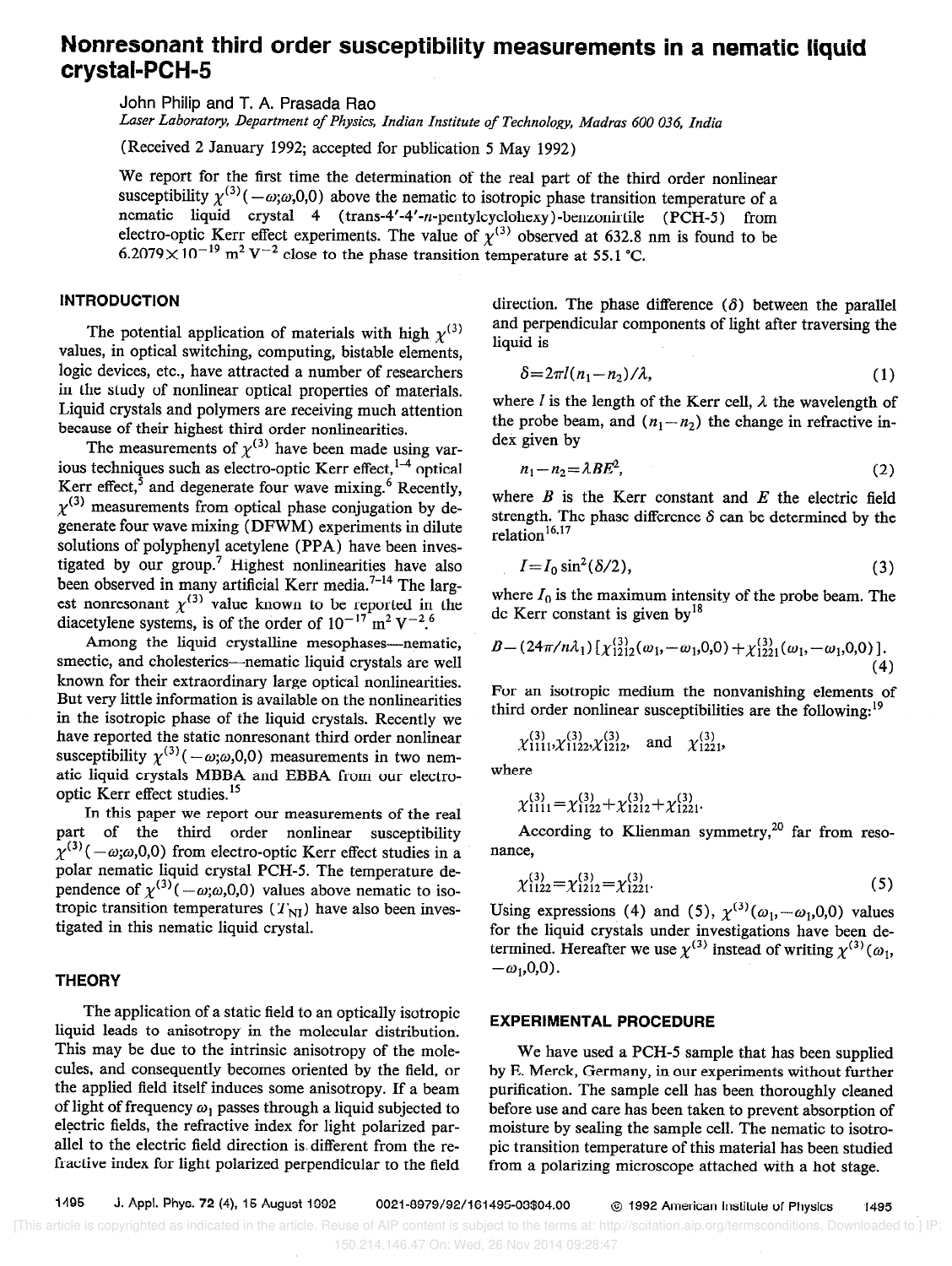$\rightarrow$ 

4-(tran 5-4'-Pentylcyclobexyl)-benzonitrile [PCH-5]

#### FIG. 1. Structure of PCH-5.

The experimental setup for our investigations has been described elsewhere.<sup>3</sup> A helium-neon laser of 5 mW power has been used as a probe beam. Spectrophotometer cuvette type Kerr cells of 2 cm path length have been constructed for our investigations. The electrodes are made up of stainless steel with 2 mm separation. Polytetrafluroethylene (PTFE) washers have been used to provide insulation between the electrodes. The Kerr cell is sealed during our experiments, in order to prevent evaporation. The inserting type electrode assembly makes the cleaning of the cell very easy and it avoids contamination of the liquid crystals. The temperature of the sample has been maintained within 0.1 "C using a precision thermostat controlled temperature bath. A photomultiplier tube (RCA IP28) is used as a detector. High voltage pulses up to 5 kV have been used to induce birefringence in the medium. The high voltage electric pulses that cause birefringence in the medium have been measured accurately using a Tektronix P6015 high voltage probe (1:lOOO). Both the Kerr signal and the high voltage pulses have been displayed on an Iwatsu oscilloscope (250 MHz) fitted with a polaroid camera.<sup>21</sup> The polarizer and the analyzer are adjusted such that they are crossed with each other, making an angle 45" with respect to the applied field. Glan-Taylor polarizer (EOD, U.K) with an extinction ratio  $10^{-5}$  has been used as an analyzer. Schott filters have been used to avoid saturation upon the photomultiplier tube during the measurements. These measurements have been separately carried out for different temperatures in our experiment. The Kerr constant  $B$  has been calculated from the phase difference  $\delta$ . The dependence of  $E^2$  with  $\delta$  has been found to be linear throughout our measurements.

## RESULTS AND DISCUSSIONS

The nematic to isotropic transition temperature  $(T<sub>NI</sub>)$  of PCH-5 is found to be 55.1 °C from our polarizing microscopic observations. The structure of this material, PCH-5, is shown in Fig. 1. The general properties of this liquid crystal is given in Table  $I^{22}$ 

The refractive index of PCH-5 above nematic to isotropic transition temperature is measured at 632.8 nm using an Abbe refractometer, as these values are needed for  $x^{(3)}$  calculations. Using the experimental values of the electro-optic Kerr constant B, the  $\chi^{(3)}$  values above  $T_{\text{NI}}$ have been estimated for this liquid crystal. The highest value of  $\chi^{(3)}$  observed near nematic to isotropic transition temperature, at 632.8 nm, is found to be 6.2079 $\times$ 10<sup>-19</sup>  $m^2$  V<sup>-2</sup>. This value is found to be approximately a hundred times greater than the  $\chi^{(3)}$  value of CS<sub>2</sub> (7.1 × 10<sup>-21</sup>)  $m^2 V^{-2}$ ) (Ref. 5) and ten times greater than the value of

TABLE 1. General properties of PCH-5.

| 1 Phase transitions                              | $C-30$ °C- $N-55.1$ °C- $I$         |
|--------------------------------------------------|-------------------------------------|
| 2 Melting point                                  | $+30^{\circ}$ C                     |
| 3 Clearing point                                 | $+55.1 °C$                          |
| Ħ.<br>4 Melting enthalpy                         | $21.35 \text{ kJ} \text{ mol}^{-1}$ |
| 5 Clearing enthalpy                              | $0.96$ kJ mol <sup>-1</sup>         |
| 6 Molecular weight                               | 255.4                               |
| 7 Density, $\rho/g \text{ cm}^{-3}$              | $0.9706$ (at 20 °C)                 |
| 8 Bulk viscosity, $v/mm^2 s^{-1}$                | 22.5 (at 20 °C)                     |
| 9 Rotational viscosity Pa s                      | $0.1507$ (at 20 °C)                 |
| 10 Optical anisotropy $\Delta n$ (at 633 nm)     | $0.1208$ (at 20 °C)                 |
| 11 Dielectric anisotropy $\Delta \epsilon$ (kHz) | 12.7 (at $20^{\circ}$ C)            |

MBBA  $(6.602 \times 10^{-20} \text{ m}^2 \text{ V}^{-2})$ .<sup>15</sup> The variation of  $\chi^{(3)}$ with temperature, above  $T_{\text{NI}}$ , is shown in Fig. 2.

### **CONCLUSION**

The observed value of the nonresonant third order nonlinear susceptibility in PCH-5 is found to be about two orders higher than that of  $CS_2$  and is about one order higher than that of MBBA. These are well known for their highest nonlinearities. MBBA is known<sup>22</sup> for its sensitivity to water by exhibiting nematic to isotropic transition temperature anywhere between 35 and 45 "C. But this new material, PCH-5, is'stable and exhibits sufficient stability in response to heat, radiation, and moisture. The nematic to isotropic transition temperature of this liquid crystal is also found to be stable.

The highest value of third order nonlinear susceptibility near nematic to isotropic transition temperature shows the intermolecular orientational correlations, although this phase is isotropic. Just above  $T_{\text{NI}}$ , long molecules of the



FIG. 2. The variation of  $\chi^{(3)}$  with temperature for PCH-5.

 <sup>[</sup>This article is copyrighted as indicated in the article. Reuse of AIP content is subject to the terms at: http://scitation.aip.org/termsconditions. Downloaded to ] IP: 150.214.146.47 On: Wed, 26 Nov 2014 09:28:47